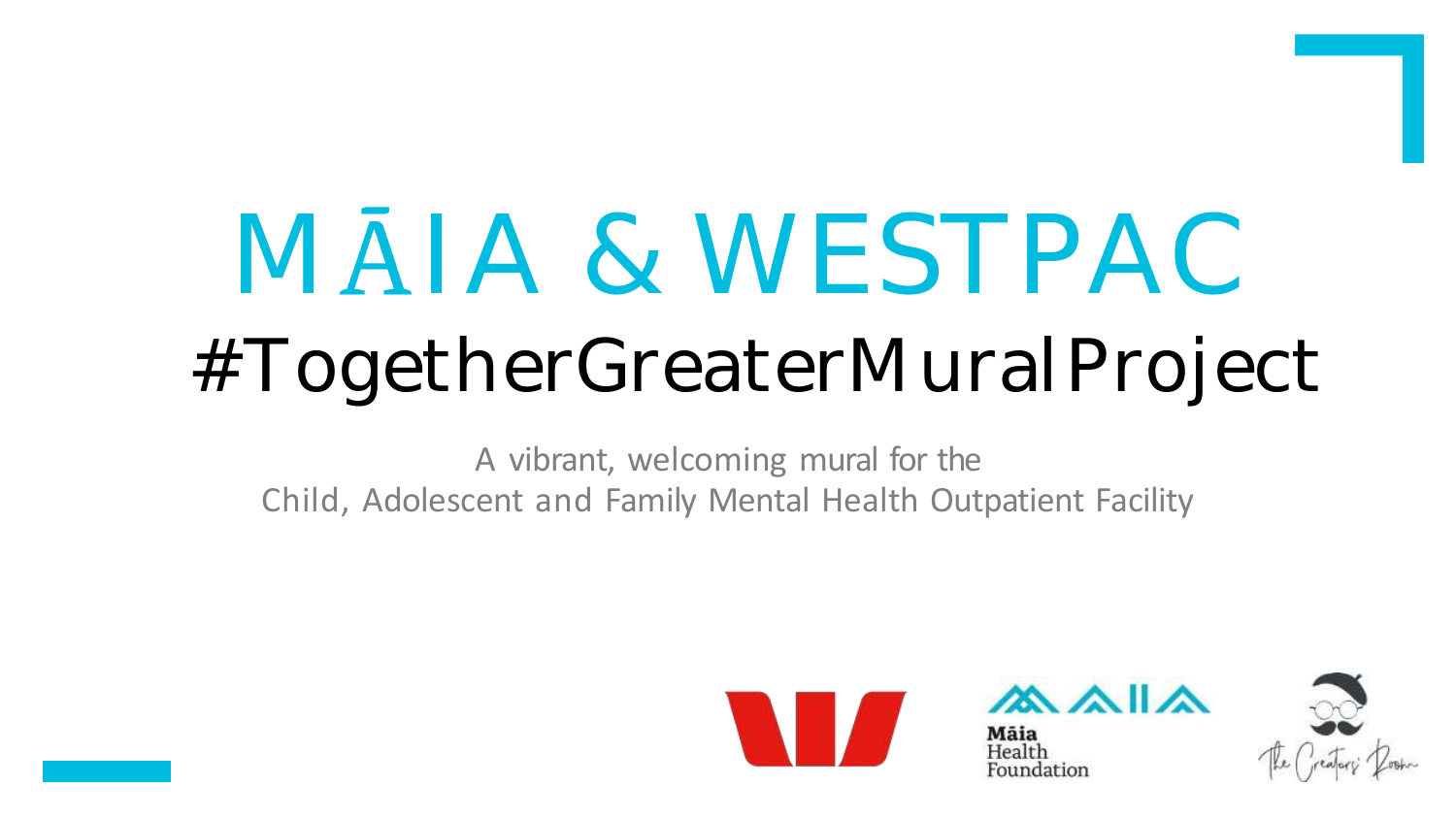#### DESIGN | OLI AIKAWA

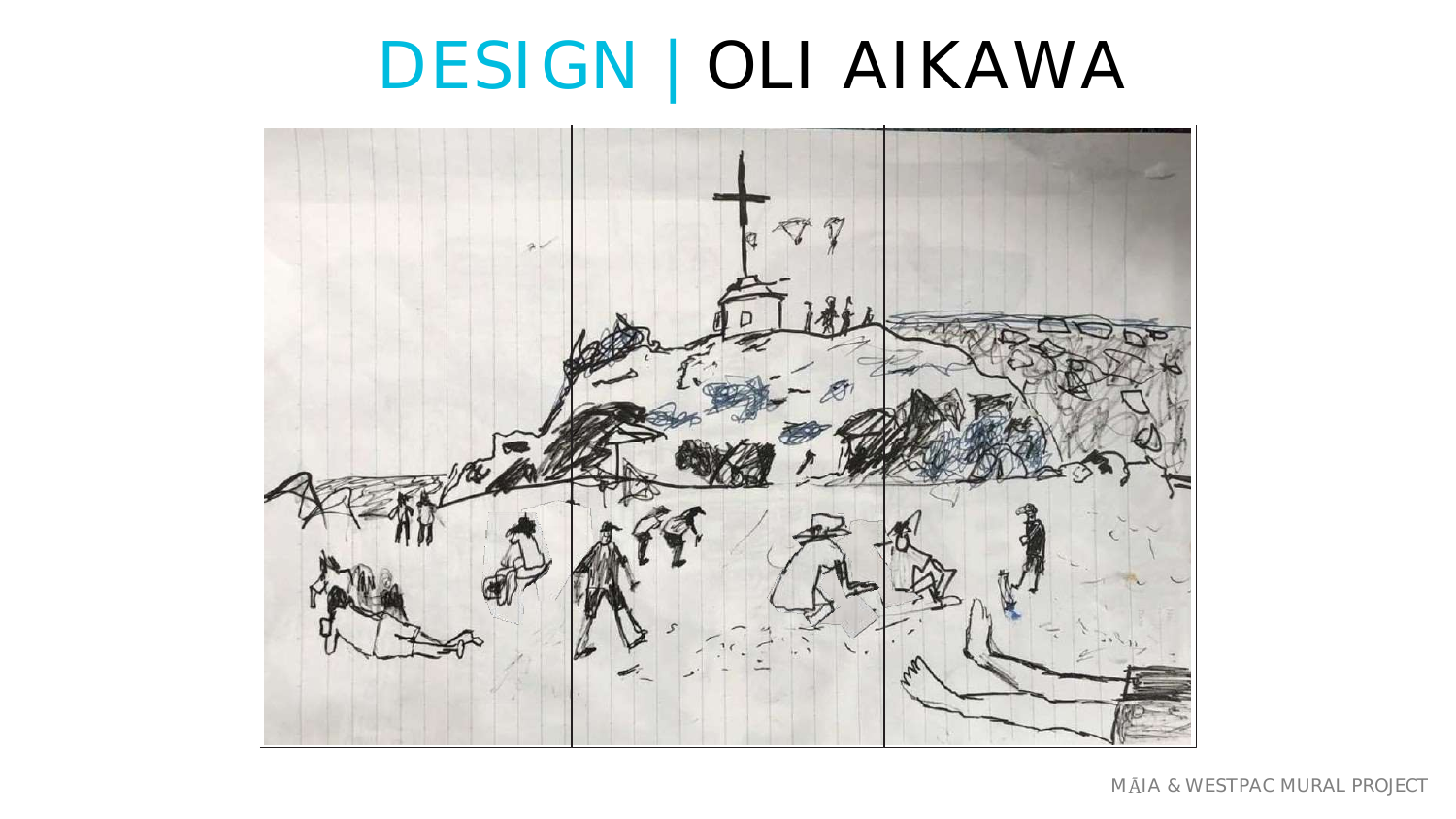# STORY | OLI AIKAWA

Through my art itself I want to communicate the endless ways one can see the world, not just how it looks from face value but how you can choose to interpret it. I think we can gain so much extra inspiration and creativity from just looking at something from a new or different perspective. Think different. In terms of the image, the beach is one of my happy places and most people really like the beach so I wanted to transport the kids back to Sumner and cave rock on a summers day in January also it's proven that reminiscing on good times releases endorphins. The people are all enjoying themselves, most with their mates, some by themselves but all these people are brought together by the beach.

I chose NZ nature as I love nature and the feeling I get when I'm immersed by the vastness of it. I also know how good nature is for your mental health and to unwind. As well the beach incorporates many different themes in one location. Firstly many different people with different cultures come together as a community at the beach. You can also go there for fun and wellness to either re charge on the beach or to feel the energy and power of the ocean pulse through your body. Then as well I always go to the beach with my mates connecting with them and creating a moment/experience with them.

Personally I have struggled with OCD and anxiety so I know how hard it is and how important getting the right help is. That's why I really want to help through my mural. The nature of my art is fun and playful, even simple. I want anyone to be able to look at it and to understand it, appreciate it or maybe even be inspired. I want the children who look at it to feel excited by how easy it looks to paint, make them feel like "that's something I can do" and hopefully some do and make their own art in a similar way. But one of the biggest things that helps with my OCD is to think about what I want my future to look like, this inspires me to keep my head up high and too keep moving forward. This is what I want my work to do, inspire kids for a future that is amazing, a great beach day with their friends and family, so they keep fighting and keep their heads up. The beach is just a metaphor, that dream future could be anything it just has to be inspiring.

Oli Aikawa Aged 17 [https://www.instagram.com/aikawa.art/](http://www.instagram.com/aikawa.art/)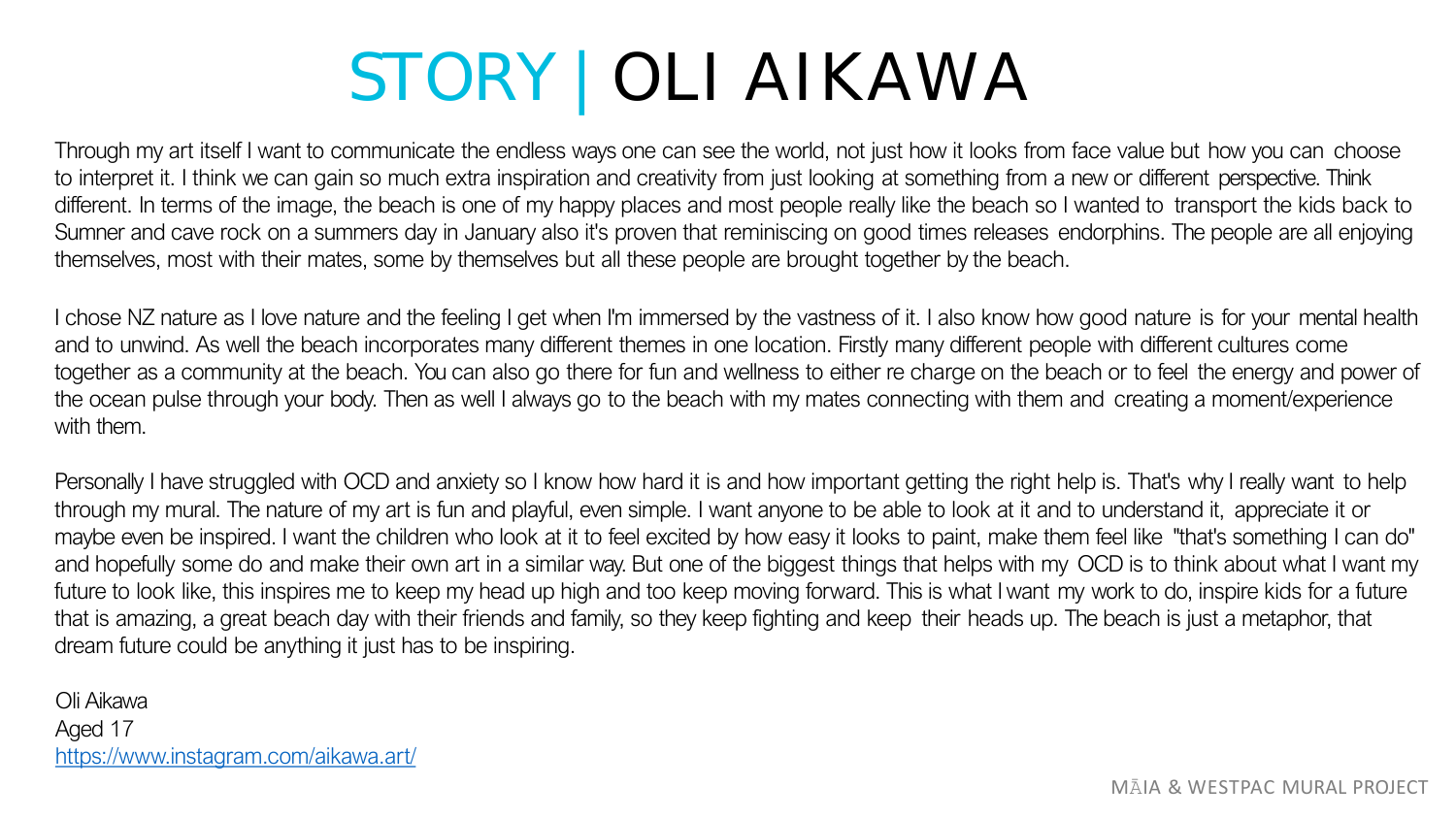# COLOUR PALETTE | OLI AIKAWA



I wanted to use blue and pink for the sky as I feel as these colours complement each other (triadic) adding pink also adds to the surrealism in a light hearted and fun sense. I decided to also add lots of different patches of colours for the sand this was in an attempt to push more surrealism but I made sure to keep the colours pastel so that it would show across that it is sand. For the foreground I used darker or lighter shades of colours depending on the light levels of the foreground. The colours themselves will be more green and blue for the hill. The rock will be a mixture of colours however I think it will be better for the final mural to have a over all colour maybe grey or light orange not sure I would have to do more practices pieces before that would be decided. The people will have actual skin colour which helps tie realism back into the piece but I think some more neon colours would add a fun sense of play to the piece. My main inspirations for these colour choices would be Pierre Bonnard, Van Gogh and David Hockney.

As the goal of this piece is to add a " burst of brightness to a place and time when tamariki and rangatahi need it most." I really want to push fun and playful colour choices, maybe even inspire some of the kids, even if it is for only a few seconds.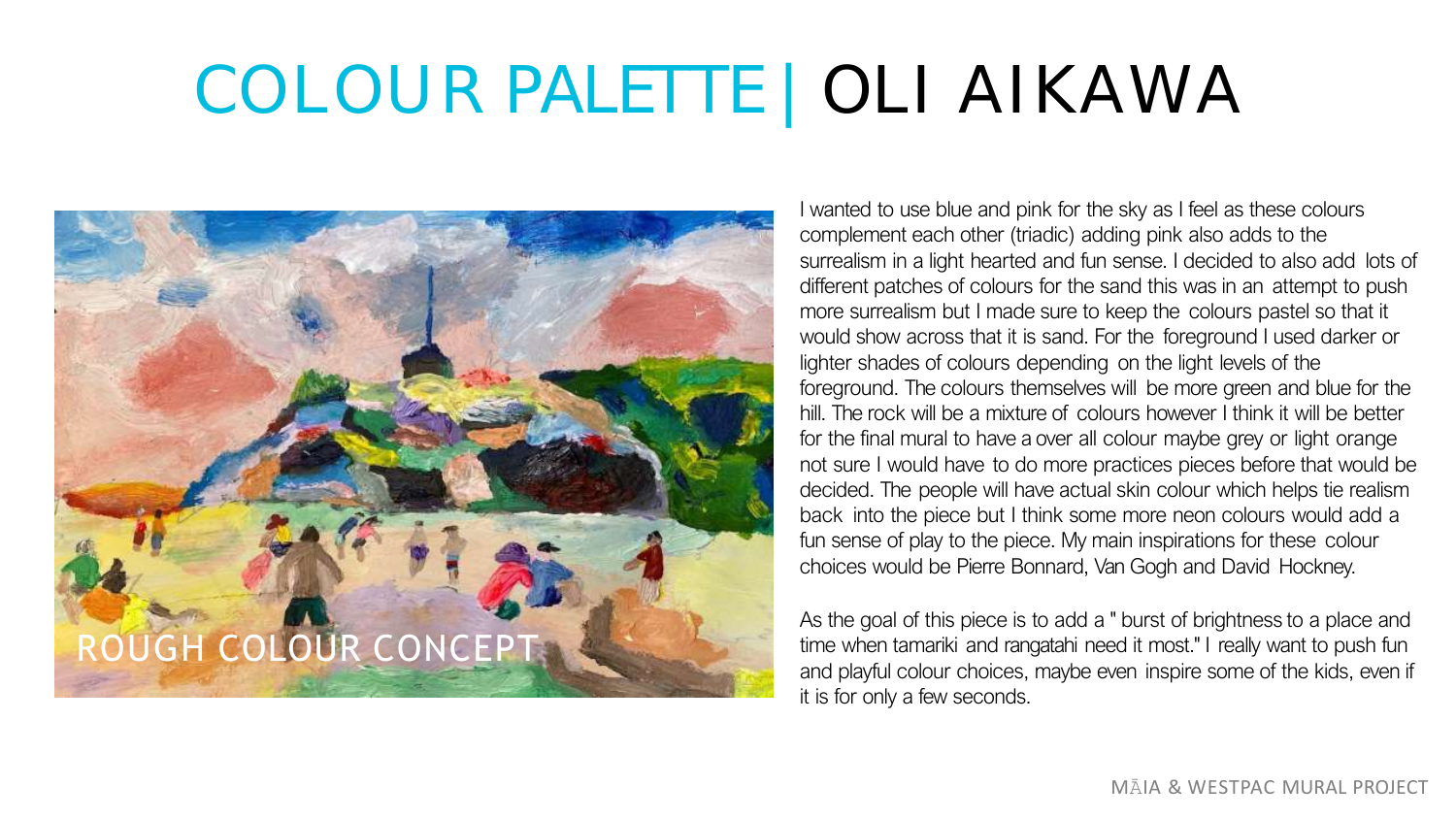#### ARTISTIC STYLE | OLI AIKAWA



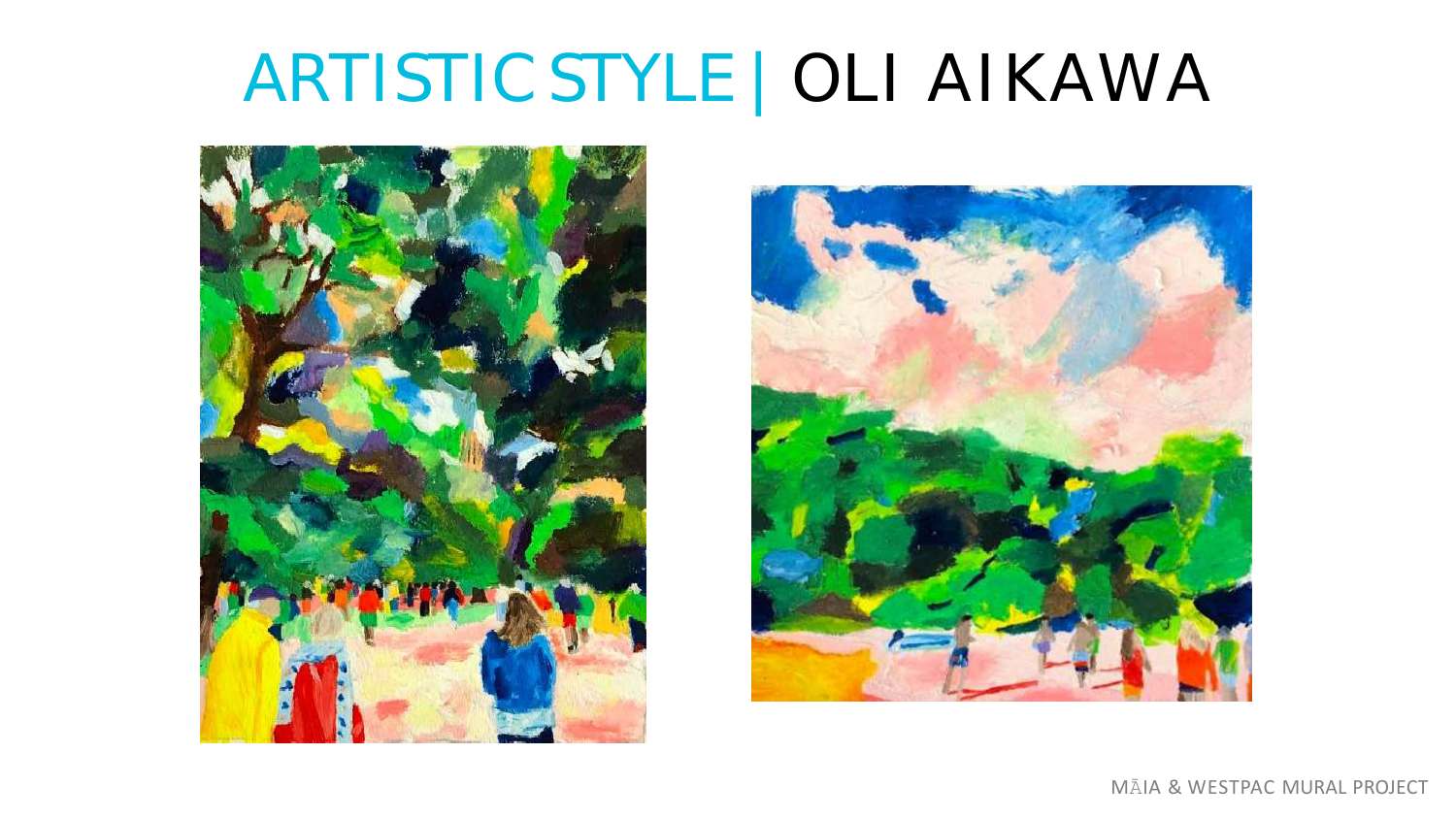#### DESIGN | MAX DRUMMOND

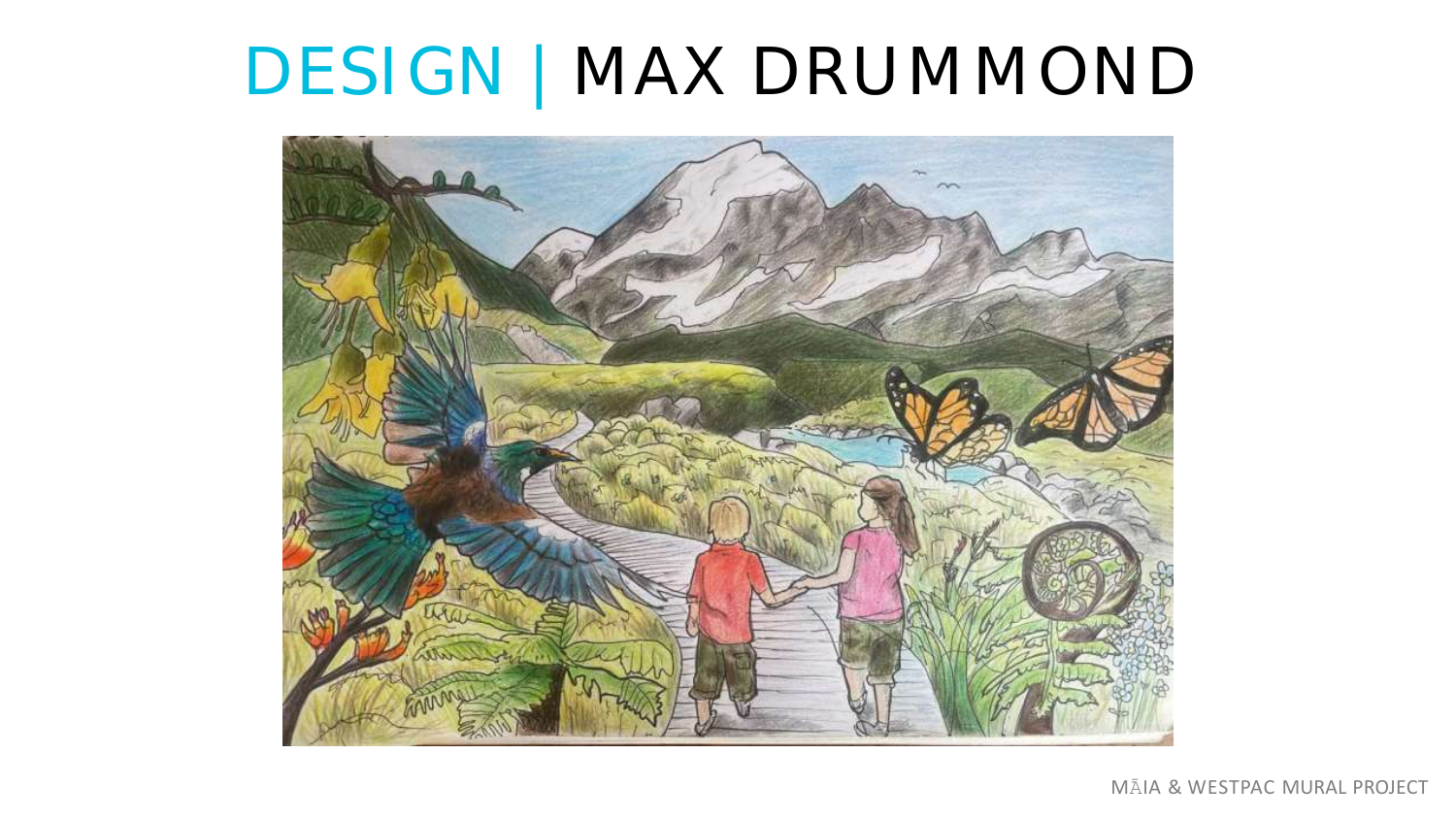# STORY | MAX DRUMMOND

Hope. Hope for the children and parents when they go through their journeys as the walk into the hospital.

I chose a NZ nature theme for this mural as I felt I could communicate visually Journey/Recovery/ Wellness/Growth. Trees and nature are always growing and by inputting a path and native creatures in motion is symbolic of a journey.

Hopefully this design inspires the youth by recapitulating in their brains that they can be hopeful their journey will get better. And they can fly through life in beautiful NZ like the tūī in the foreground of my design.

Max Drummond Aged 20 [https://www.instagram.com/maximillions\\_art/](http://www.instagram.com/maximillions_art/)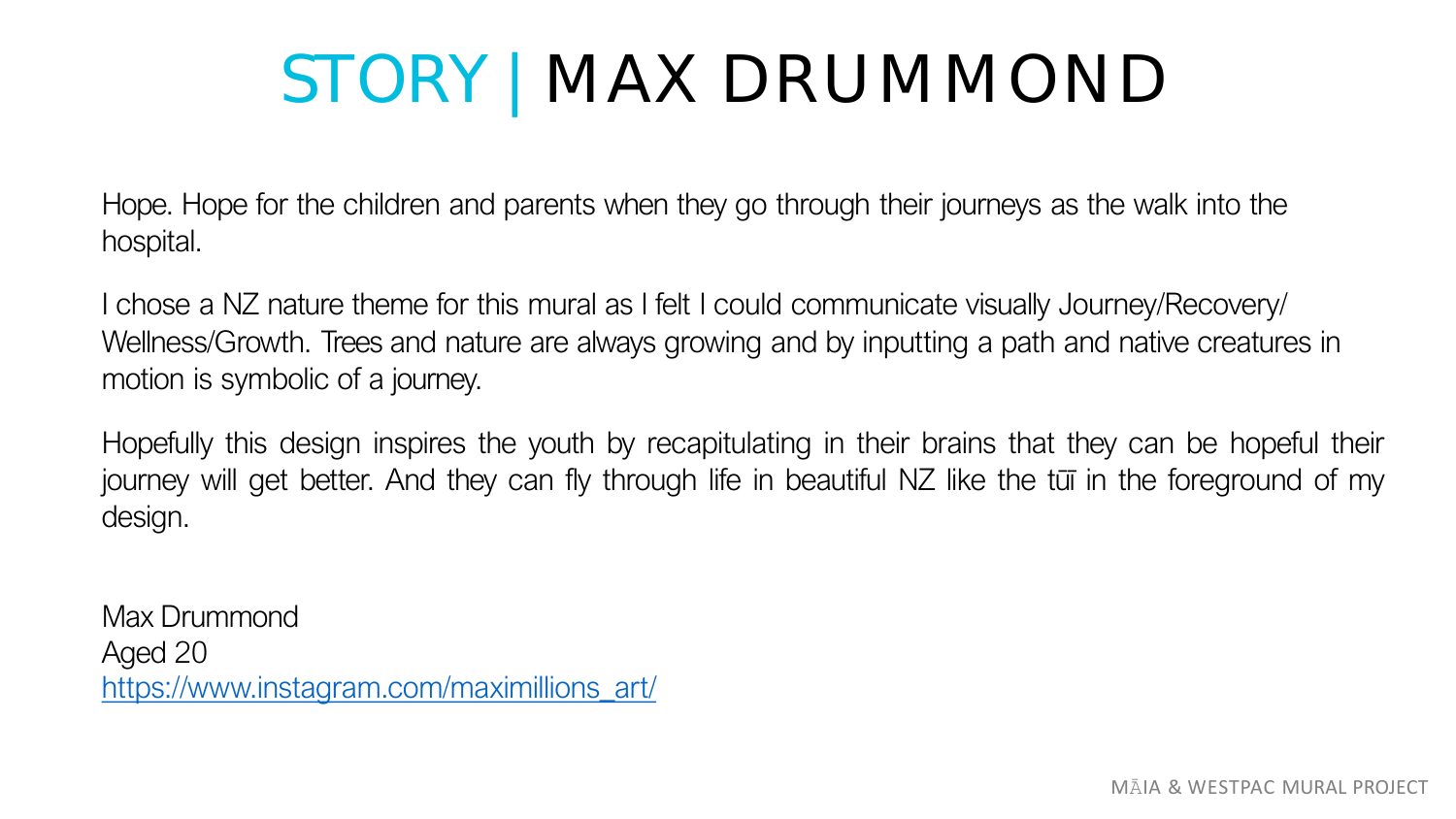# C OLOU R PALETTE | MAX DRUMMO N D

By following the New Zealand Nature theme, natural greens and reds and blues are prominent.

Westpac colours are used for the children in the foreground and throughout the design also.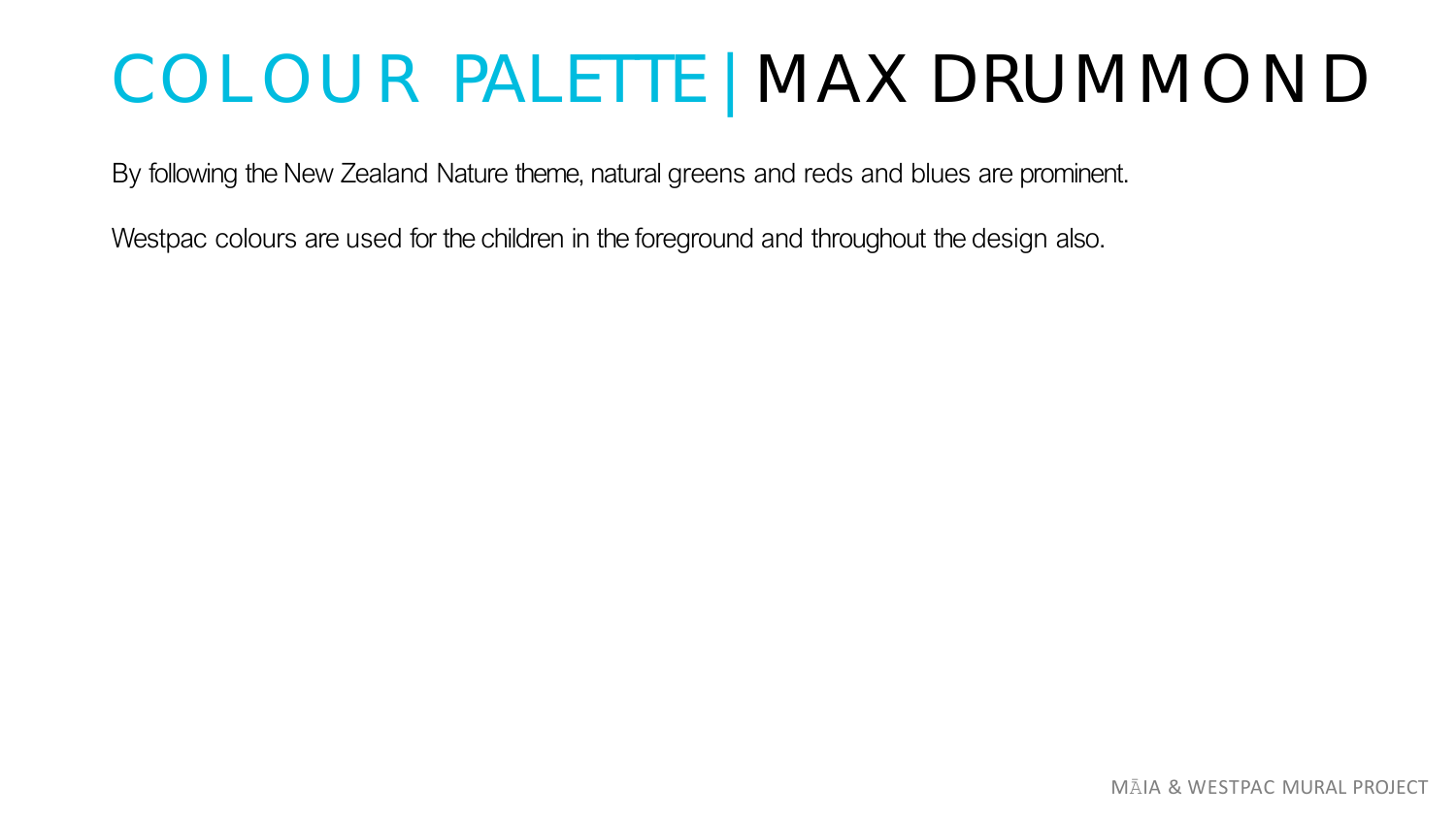# ARTISTIC STYLE | MAX DRUMMOND



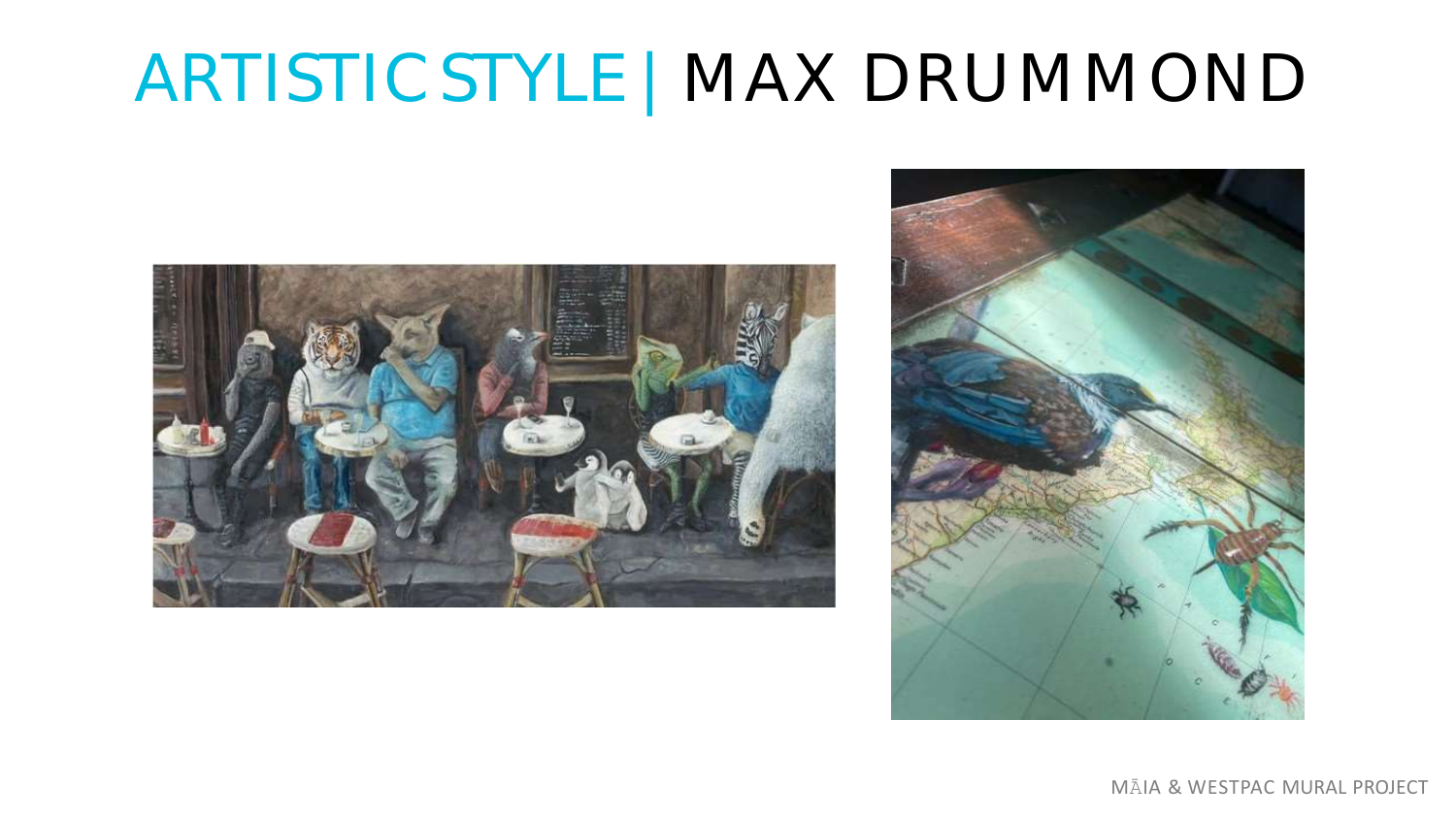# DESIGN | ELLA WARD

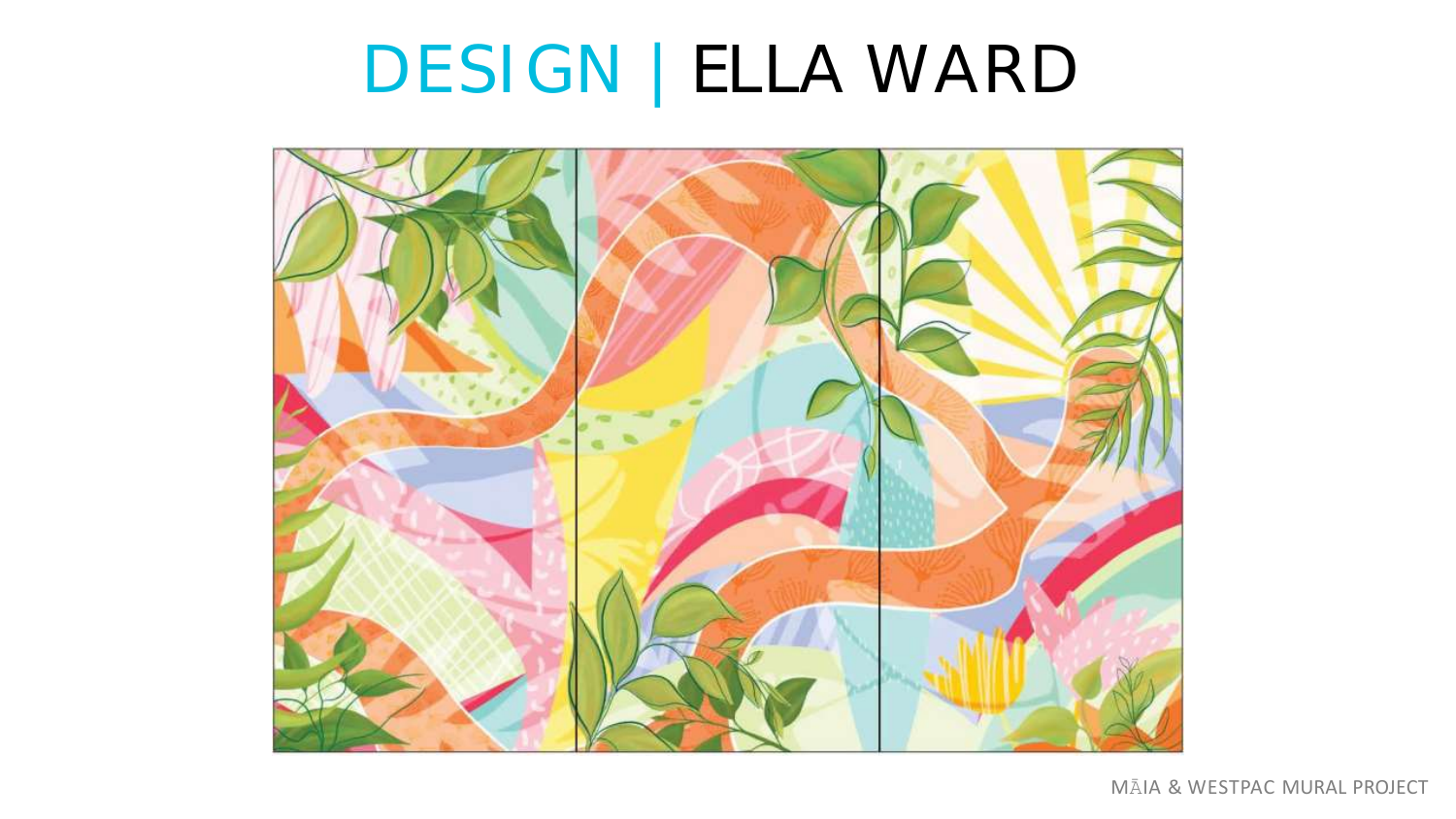# STORY | ELLA WARD

My ultimate goal was to create a piece of work that brings happiness into the lives of others and to brighten up the building to give a sense of hope to those who enter. I combined the calmness of nature with the happiness and warmth of colour and shape. I wanted to create something that was a playful and happy escape. When people enter the facility I want them to feel welcomed into a new world, where they can feel safety and comfort. For instead of looking at dreary blank walls, to be fronted with happiness and warmth as the building welcomes them on their journey to a better place. I chose to go for the style being a bit abstract as I believe this allows each individual to view the wall in their own way as everyone has had their own past experiences and have a unique mind. I'd like my art to be able to be enjoyed by all as they view it in their own way.

The title of my artwork is called The Pōhutukawa Pathway. I took the idea of journey and growth and resembled that through a pathway that goes across the entire mural, the pathway is separated into two to resemble the idea that no journey is the same but the final destinations can meet together where in my work an abstract version of the sun sits. The pathway is also not straight to show that the journey of recovery and growth is not simple and there will be ups and downs but you will reach the sunshine in the end. The idea of growth is also resembled through the leaf elements as nature grows. I've also shown this in the pathway as I have used an illustration of the pōhutukawa flowers within the path, starting small and growing as they get further along the pathway. I have also used elements of New Zealand nature as I find them to be calming and to bring a bit of our outside elements into the building. In the background I have used the shapes of a fern and kōwhai plants. While on the pathway I have used illustration of the pōhutukawaflowers. I chose to go with the themes of Journey, Growth and New Zealand Nature as I felt they were ones everybody could relate to no matter your background, or what brings you into the building. Everybody is on a journey and you're there to grow. New Zealand nature is very important to kiwis and living in New Zealand we all know the famous, pōhutukawa, fern and kowhai plants.

I aim to inspire children and young adults to a brighter and more positive mind, bringing them happiness in what may be a really tough time for them. I believe I've achieved this through the use of colour, shape and pattern.

Ella Ward Aged 19 [https://www.instagram.com/ellalouise\\_designs/](http://www.instagram.com/ellalouise_designs/)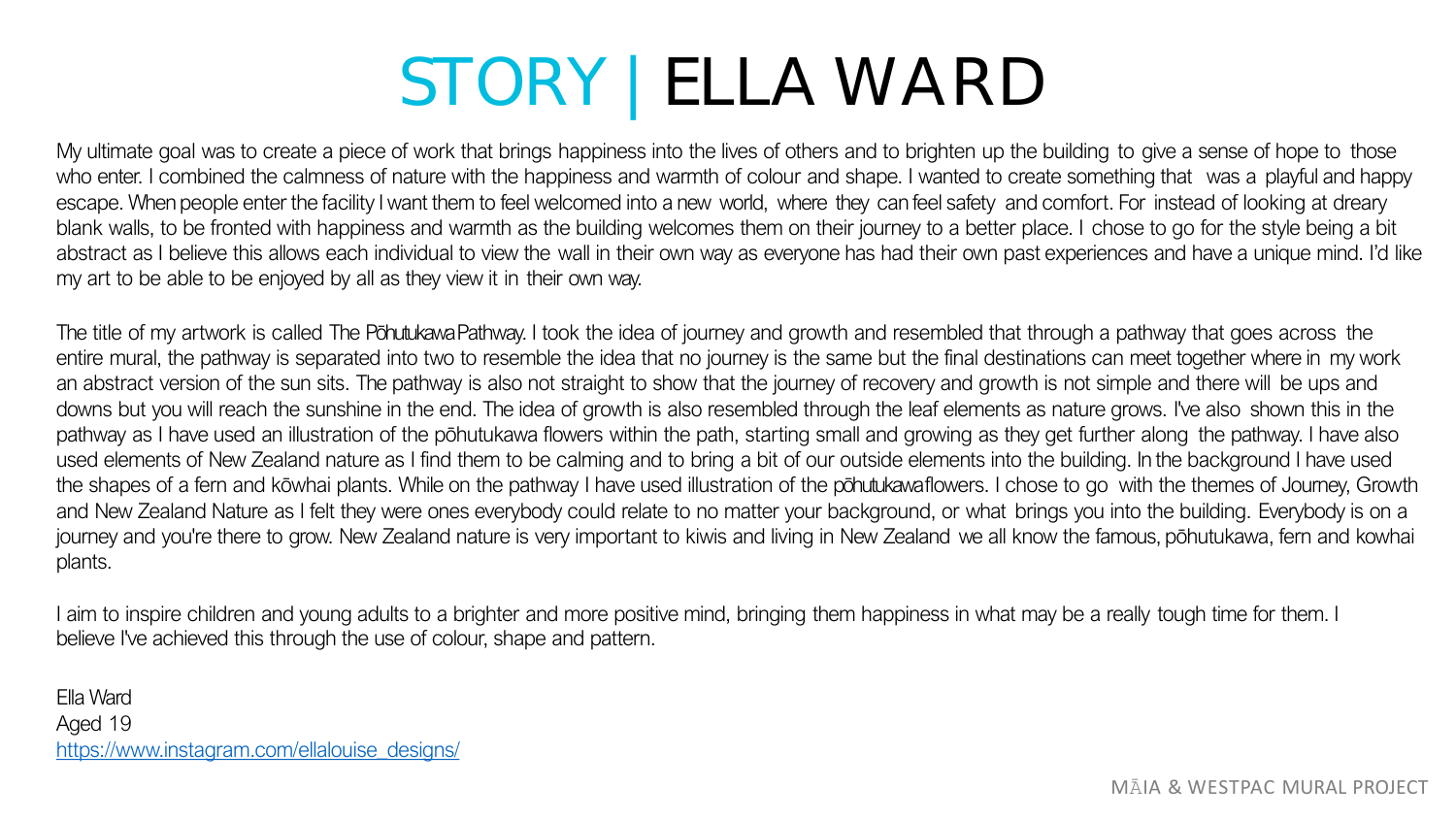#### COLOUR PALETTE | ELLA WARD

My intended colour palette is bright and vibrant while also not being too 'in your face' as I want it to be welcoming and warm.

I've used majority warm colours to create this happy design while also using some more pastel tones to balance out the vibrancy with a sense of calmness.

This is because I want the target market to not feel too overwhelmed and is it could be a scary time for them and instead to feel a sense of comfort from the colours I've used.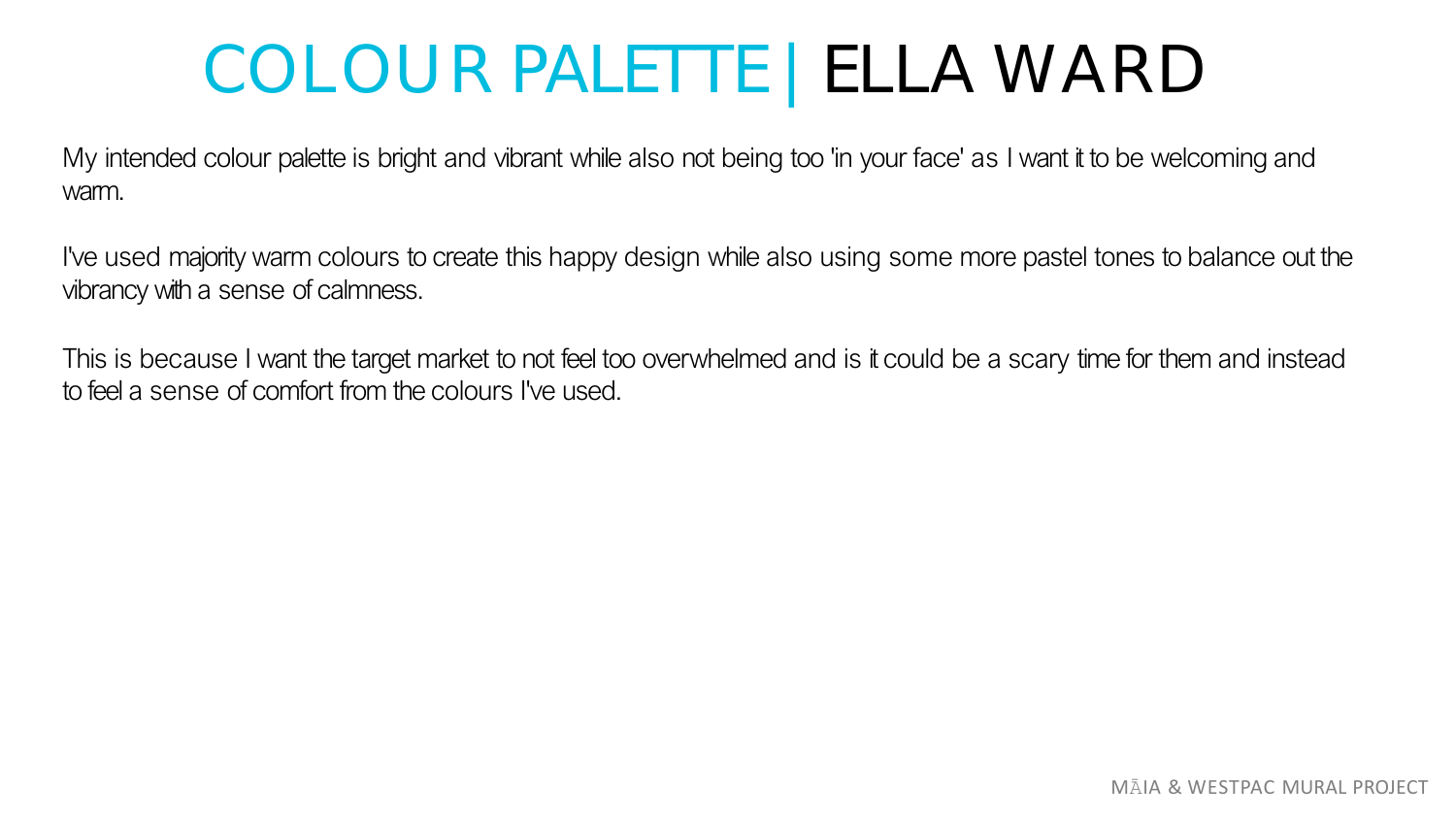#### ARTISTIC STYLE | ELLA WARD









MĀIA & WESTPAC MURAL PROJECT